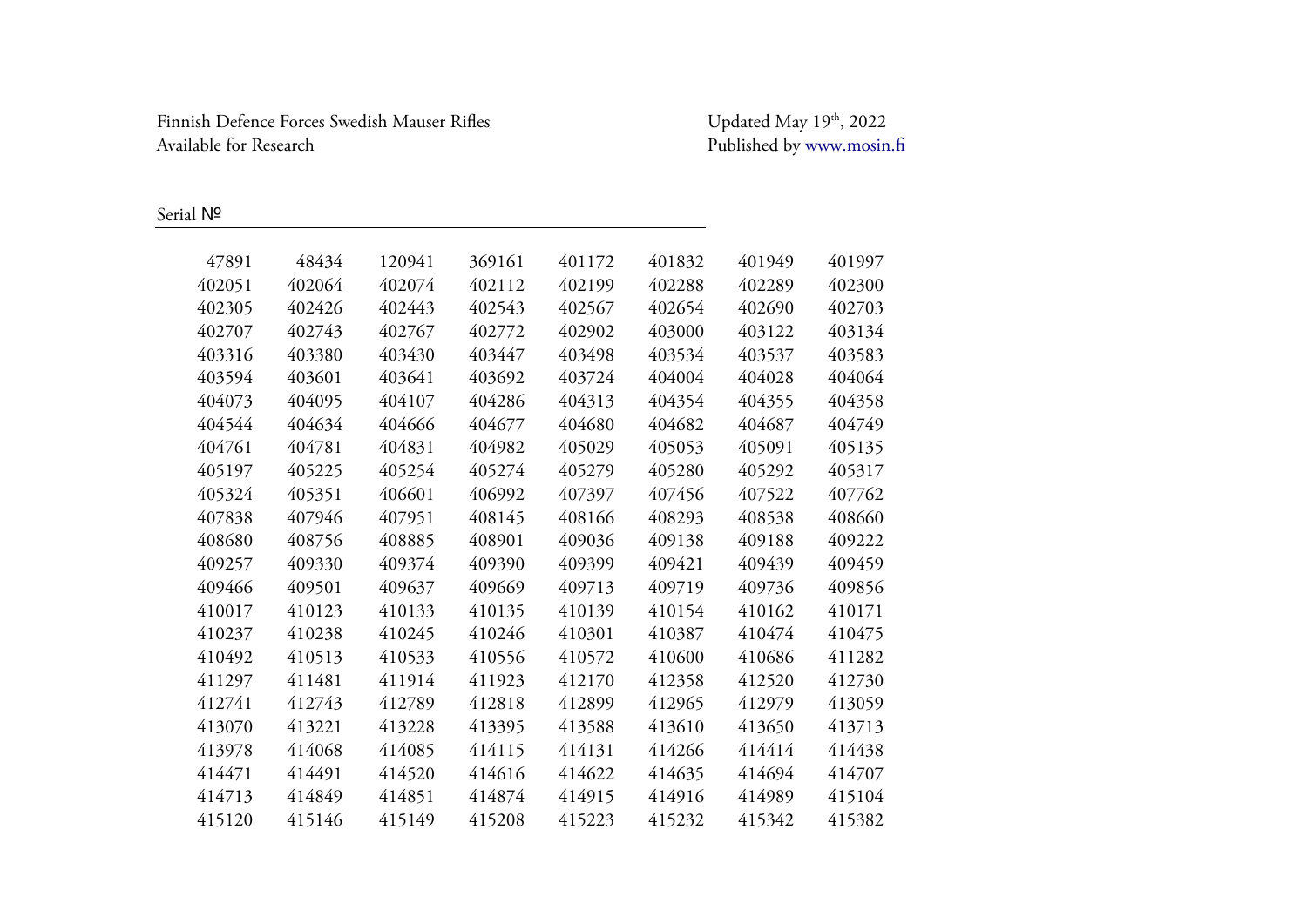| 415471 | 415535 | 415543 | 415553 | 415577 | 415597 | 415599 | 415640 |
|--------|--------|--------|--------|--------|--------|--------|--------|
| 415685 | 415729 | 415743 | 415810 | 415812 | 415822 | 415839 | 415892 |
| 415960 | 415978 | 415985 | 416015 | 416075 | 416163 | 416184 | 416208 |
| 416260 | 416269 | 416276 | 416301 | 416335 | 416363 | 416407 | 416459 |
| 416460 | 416461 | 416463 | 416473 | 416496 | 416515 | 416556 | 416561 |
| 416578 | 416588 | 416724 | 416727 | 416811 | 416817 | 416836 | 416884 |
| 416887 | 416937 | 417038 | 417055 | 417056 | 417076 | 417088 | 417091 |
| 417122 | 417129 | 417175 | 417196 | 417216 | 417218 | 417232 | 417260 |
| 417298 | 417309 | 417314 | 417391 | 417424 | 417453 | 417454 | 417478 |
| 417538 | 417635 | 417692 | 417735 | 417753 | 417755 | 417763 | 417776 |
| 417777 | 417820 | 417852 | 417855 | 417858 | 417859 | 417949 | 418043 |
| 418108 | 418140 | 418187 | 418332 | 418359 | 418626 | 418662 | 418776 |
| 418850 | 418992 | 419035 | 419155 | 419301 | 419317 | 419437 | 419872 |
| 419873 | 419899 | 419905 | 419941 | 420024 | 420150 | 420238 | 420280 |
| 420305 | 420480 | 420518 | 420522 | 420793 | 420797 | 420810 | 420825 |
| 420962 | 421048 | 421189 | 421219 | 421234 | 421278 | 421297 | 421346 |
| 421365 | 421507 | 421515 | 421518 | 421540 | 421545 | 421551 | 421562 |
| 421568 | 421628 | 421654 | 421664 | 421696 | 421697 | 421731 | 421744 |
| 421831 | 421845 | 421847 | 421848 | 421935 | 421955 | 421971 | 421996 |
| 422027 | 422048 | 422056 | 422065 | 422165 | 422176 | 422195 | 422197 |
| 422262 | 422263 | 422272 | 422276 | 422279 | 422281 | 422288 | 422292 |
| 422398 | 422401 | 422403 | 422418 | 422443 | 422444 | 422453 | 422457 |
| 422458 | 422475 | 422487 | 422490 | 422495 | 422522 | 422525 | 422537 |
| 422542 | 422564 | 422643 | 422680 | 422756 | 422786 | 422873 | 422889 |
| 422893 | 422927 | 422948 | 422998 | 423016 | 423048 | 423059 | 423061 |
| 423086 | 423095 | 423101 | 423108 | 423109 | 423138 | 423156 | 423195 |
| 423200 | 423235 | 423245 | 423256 | 423284 | 423287 | 423304 | 423317 |
| 423324 | 423340 | 423340 | 423346 | 423353 | 423361 | 423385 | 423388 |
| 423402 | 423414 | 423436 | 423484 | 423494 | 423495 | 423496 | 423516 |
| 423522 | 423555 | 423557 | 423558 | 423561 | 423575 | 423601 | 423617 |
| 423643 | 423645 | 423680 | 423691 | 423692 | 423694 | 423700 | 423721 |
| 423725 | 423725 | 423786 | 423788 | 423796 | 423804 | 423828 | 423829 |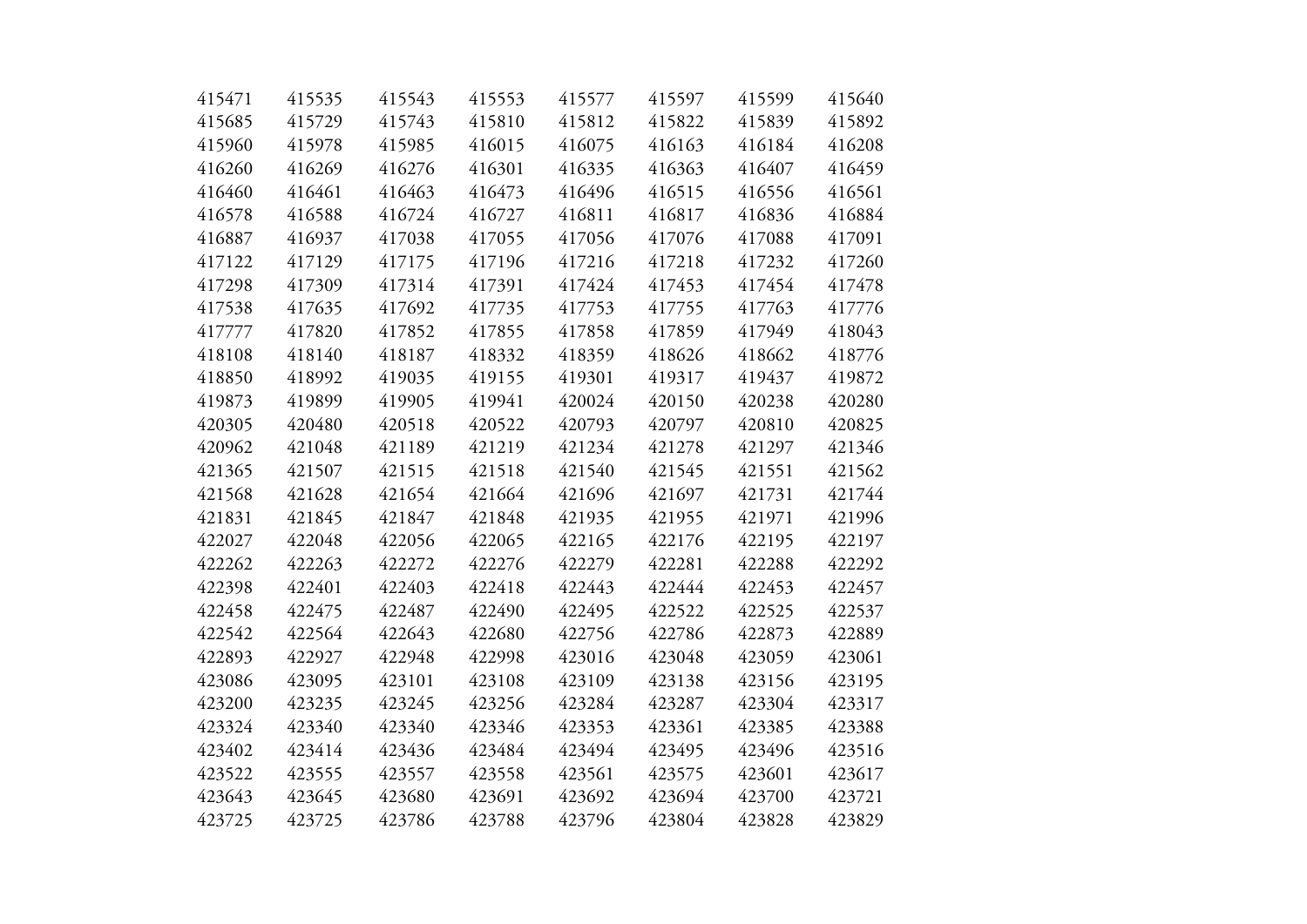| 423910 | 423918 | 423925 | 423936 | 423957 | 423968 | 423998 | 424016 |
|--------|--------|--------|--------|--------|--------|--------|--------|
| 424046 | 424056 | 424075 | 424078 | 424091 | 424107 | 424111 | 424131 |
| 424145 | 424159 | 424170 | 424178 | 424180 | 424201 | 424208 | 424222 |
| 424225 | 424244 | 424262 | 424275 | 424282 | 424290 | 424319 | 424345 |
| 424365 | 424369 | 424392 | 424398 | 424415 | 424417 | 424429 | 424441 |
| 424451 | 424452 | 424453 | 424459 | 424474 | 424493 | 424495 | 424515 |
| 424517 | 424519 | 424522 | 424526 | 424528 | 424532 | 424550 | 424550 |
| 424565 | 424571 | 424576 | 424578 | 424583 | 424593 | 424626 | 424629 |
| 424635 | 424637 | 424648 | 424652 | 424657 | 424661 | 424663 | 424678 |
| 424686 | 424724 | 424726 | 424787 | 424833 | 424864 | 424884 | 425007 |
| 425018 | 425019 | 425041 | 425044 | 425045 | 425057 | 425067 | 425077 |
| 425093 | 425098 | 425101 | 425107 | 425108 | 425114 | 425118 | 425149 |
| 425186 | 425225 | 425233 | 425284 | 425290 | 425325 | 425367 | 425376 |
| 425391 | 425394 | 425401 | 425406 | 425407 | 425412 | 425413 | 425422 |
| 425426 | 425461 | 425464 | 425466 | 425478 | 425481 | 425485 | 425545 |
| 425591 | 425595 | 425605 | 425613 | 425659 | 425689 | 425690 | 425693 |
| 425698 | 425717 | 425732 | 425742 | 425754 | 425757 | 425780 | 425812 |
| 425829 | 425835 | 425862 | 425865 | 425925 | 425959 | 425969 | 425984 |
| 426020 | 426045 | 426056 | 426060 | 426117 | 426118 | 426132 | 426207 |
| 426220 | 426237 | 426238 | 426248 | 426251 | 426289 | 426311 | 426312 |
| 426343 | 426353 | 426368 | 426369 | 426378 | 426405 | 426429 | 426469 |
| 426476 | 426485 | 426491 | 426530 | 426532 | 426614 | 426716 | 426722 |
| 426726 | 426735 | 426767 | 426856 | 427271 | 427479 | 427662 | 428739 |
| 428743 | 428764 | 428770 | 428788 | 428846 | 428867 | 433667 | 433688 |
| 433913 | 433933 | 433981 | 434006 | 434029 | 434319 | 434323 | 434347 |
| 434494 | 434498 | 434522 | 434661 | 434738 | 434855 | 434891 | 434894 |
| 434900 | 434936 | 434966 | 434981 | 434987 | 435024 | 435110 | 435116 |
| 435143 | 435153 | 435202 | 435219 | 435254 | 435358 | 435428 | 435490 |
| 435540 | 435591 | 435630 | 435632 | 435639 | 435664 | 435693 | 435786 |
| 435813 | 435992 | 436009 | 436140 | 436257 | 436301 | 436377 | 436414 |
| 436415 | 436425 | 436442 | 436538 | 436582 | 436602 | 436605 | 436672 |
| 436856 | 436974 | 437027 | 437100 | 437712 | 437756 | 437786 | 437851 |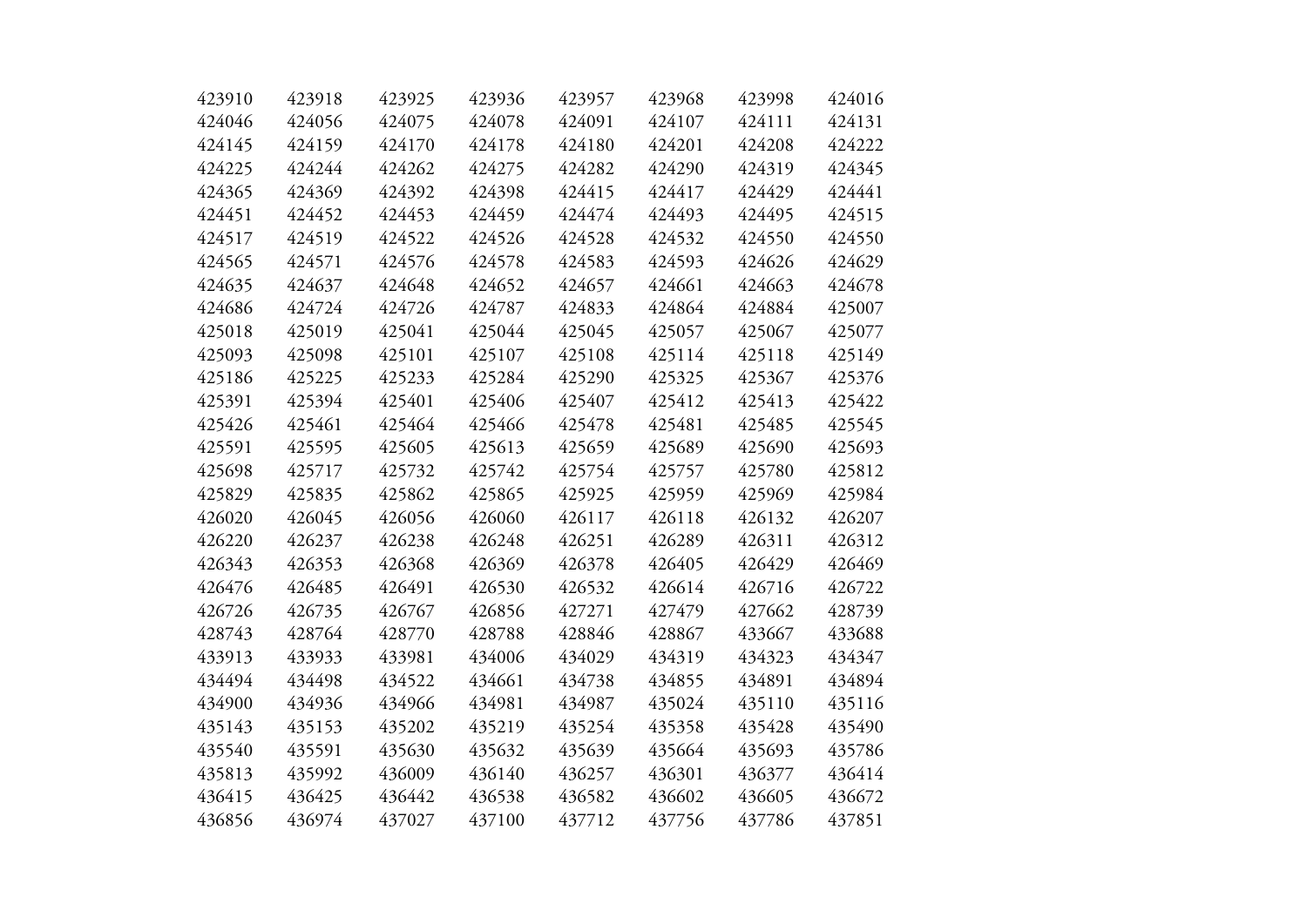| 437875 | 437885 | 437911 | 437918 | 438036 | 438159 | 438207 | 438226 |
|--------|--------|--------|--------|--------|--------|--------|--------|
| 438319 | 438551 | 438634 | 438653 | 438678 | 438686 | 438749 | 438789 |
| 438821 | 438825 | 438831 | 438897 | 438961 | 439195 | 439337 | 439344 |
| 439347 | 439352 | 439386 | 439397 | 439405 | 439422 | 439425 | 439445 |
| 439450 | 439462 | 439610 | 439617 | 439618 | 439714 | 439723 | 440112 |
| 440230 | 440232 | 440233 | 440234 | 440238 | 440269 | 440506 | 440631 |
| 440769 | 441320 | 441336 | 441344 | 441345 | 441357 | 441365 | 441384 |
| 441385 | 441388 | 441398 | 441407 | 441556 | 441603 | 441612 | 441621 |
| 441624 | 441625 | 441640 | 441656 | 441657 | 441658 | 441663 | 441679 |
| 441688 | 441689 | 441690 | 441702 | 441708 | 441728 | 441730 | 441743 |
| 441750 | 441782 | 441812 | 441825 | 441837 | 441839 | 441849 | 441850 |
| 441869 | 441876 | 441878 | 441898 | 441901 | 441915 | 441918 | 441927 |
| 441956 | 441971 | 441993 | 441999 | 442003 | 442004 | 442038 | 442076 |
| 442088 | 442096 | 442101 | 442114 | 442122 | 442129 | 442131 | 442133 |
| 442146 | 442172 | 442179 | 442196 | 442199 | 442205 | 442210 | 442247 |
| 442250 | 442267 | 442278 | 442285 | 442286 | 442289 | 442293 | 442322 |
| 442328 | 442337 | 442366 | 442407 | 442439 | 442457 | 442461 | 442463 |
| 442499 | 442518 | 442519 | 442554 | 442556 | 442584 | 442586 | 442594 |
| 442596 | 442606 | 442609 | 442611 | 442613 | 442624 | 442631 | 442642 |
| 442650 | 442660 | 442678 | 442679 | 442683 | 442711 | 442726 | 442790 |
| 442791 | 442795 | 442809 | 442810 | 442814 | 442818 | 442819 | 442842 |
| 442874 | 442880 | 442889 | 442902 | 442905 | 442930 | 442963 | 442965 |
| 442970 | 442997 | 443004 | 443009 | 443012 | 443018 | 443022 | 443030 |
| 443042 | 443085 | 443103 | 443112 | 443148 | 443153 | 443193 | 443246 |
| 443257 | 443262 | 443286 | 443287 | 443295 | 443300 | 443311 | 443329 |
| 443336 | 443346 | 443348 | 443374 | 443379 | 443394 | 443407 | 443414 |
| 443430 | 443438 | 443450 | 443491 | 443501 | 443512 | 443513 | 443517 |
| 443532 | 443534 | 443558 | 443607 | 443620 | 443622 | 443628 | 443641 |
| 443661 | 443671 | 443682 | 443683 | 443686 | 443687 | 443690 | 443707 |
| 443719 | 443721 | 443722 | 443728 | 443730 | 443742 | 443778 | 443794 |
| 443814 | 443827 | 443828 | 443841 | 443849 | 443851 | 443884 | 443919 |
| 443932 | 443962 | 443966 | 443980 | 443991 | 443992 | 443999 | 444015 |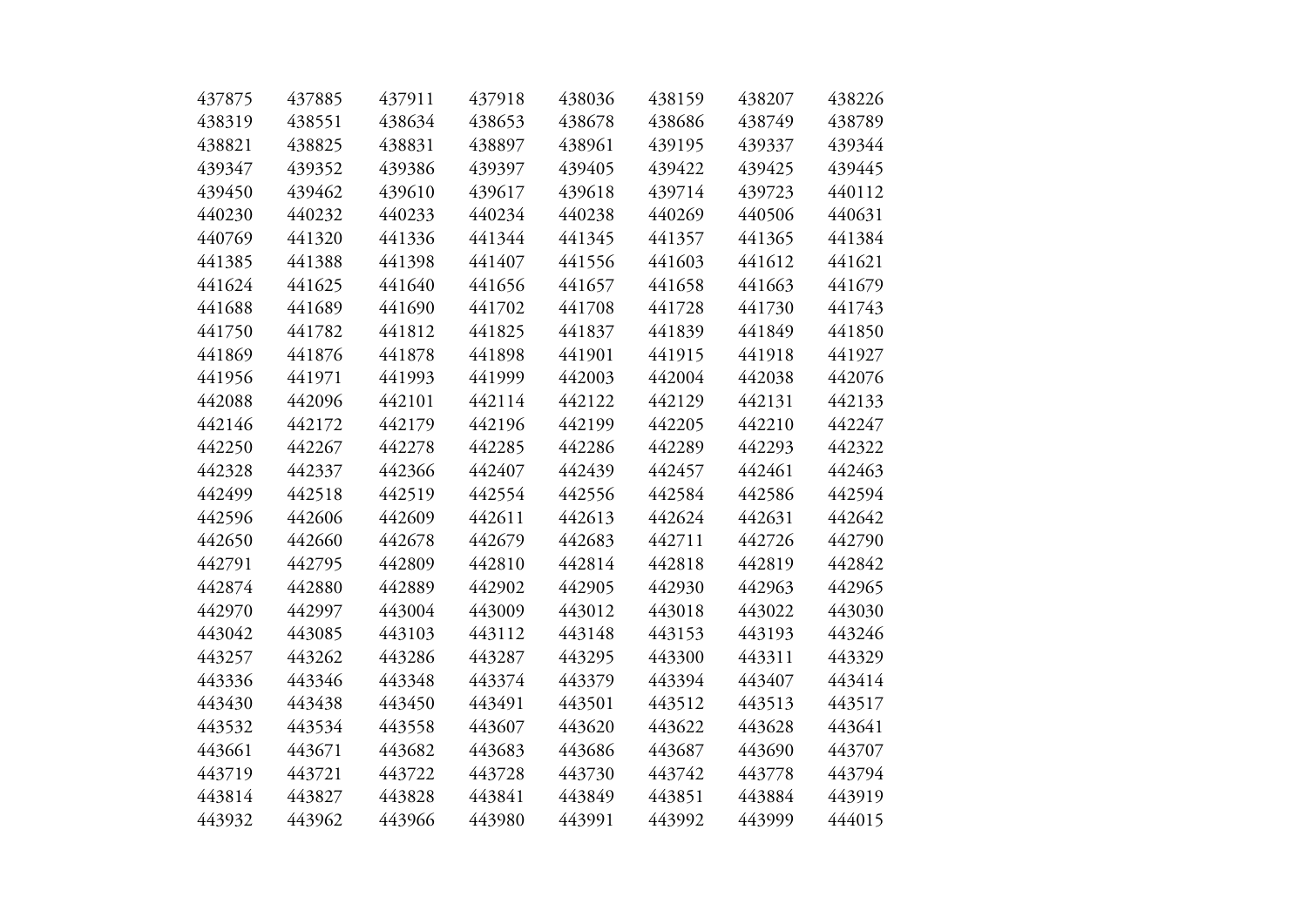| 444028<br>444121 | 444045<br>444145 | 444064 | 444064 | 444080 | 444085 | 444089 | 444107 |
|------------------|------------------|--------|--------|--------|--------|--------|--------|
|                  |                  | 444166 | 444167 | 444168 | 444176 | 444183 | 444186 |
| 444191           | 444210           | 444254 | 444257 | 444258 | 444275 | 444279 | 444289 |
| 444298           | 444304           | 444311 | 444321 | 444324 | 444363 | 444399 | 444515 |
| 444537           | 444583           | 444604 | 444639 | 444667 | 444731 | 444739 | 444743 |
| 444783           | 444854           | 444858 | 444864 | 444867 | 444949 | 444953 | 444977 |
| 445015           | 445064           | 445067 | 445073 | 445137 | 445175 | 445190 | 445194 |
| 445195           | 445197           | 445211 | 445237 | 445244 | 445254 | 445295 | 445297 |
| 445320           | 445383           | 445390 | 445399 | 445401 | 445405 | 445416 | 445428 |
| 445431           | 445473           | 445549 | 445583 | 445642 | 445646 | 445648 | 445652 |
| 445677           | 445677           | 445683 | 445688 | 445693 | 445704 | 445727 | 445752 |
|                  |                  |        |        |        |        |        |        |
| 445808           | 445837           | 445844 | 445885 | 445890 | 445895 | 445898 | 445916 |
| 445939           | 445942           | 445990 | 446103 | 446155 | 446155 | 446343 | 446364 |
| 446441           | 446603           | 446610 | 446641 | 446785 | 446786 | 446788 | 446893 |
| 447074           | 447143           | 447175 | 447187 | 447226 | 447293 | 447329 | 447363 |
| 447422           | 447580           | 447592 | 447672 | 447931 | 448115 | 448160 | 448173 |
| 448209           | 448240           | 448310 | 448312 | 448337 | 448407 | 448411 | 448474 |
| 448496           | 448530           | 448583 | 448594 | 448623 | 448699 | 448703 | 448786 |
| 448860           | 448884           | 448898 | 448909 | 448945 | 448954 | 448972 | 448994 |
| 449006           | 449023           | 449046 | 449100 | 449250 | 449350 | 449477 | 449541 |
| 449686           | 449751           | 449797 | 449837 | 449855 | 449893 | 449901 | 450062 |
| 450074           | 450084           | 450129 | 450164 | 450166 | 450193 | 450215 | 450237 |
| 450242           | 450246           | 450262 | 450267 | 450271 | 450308 | 450313 | 450330 |
| 450379           | 450391           | 450443 | 450449 | 450485 | 450488 | 450494 | 450501 |
| 450503           | 450533           | 450545 | 450608 | 450721 | 450740 | 450755 | 450829 |
| 450877           | 450892           | 451057 | 451061 | 451244 | 451246 | 451329 | 451338 |
| 451354           | 451363           | 451425 | 451451 | 451525 | 451529 | 451534 | 451535 |
| 451536           | 451541           | 451668 | 451750 | 451796 | 451811 | 451854 | 451861 |
| 451916           | 451940           | 451944 | 452025 | 452033 | 452074 | 452084 | 452109 |
| 452127           | 452132           | 452170 | 452210 | 452231 | 452263 | 452275 | 452284 |
| 452288           | 452290           | 452297 | 452342 | 452348 | 452354 | 452363 | 452375 |
| 452379           | 452389           | 452420 | 452424 | 452430 | 452438 | 452441 | 452450 |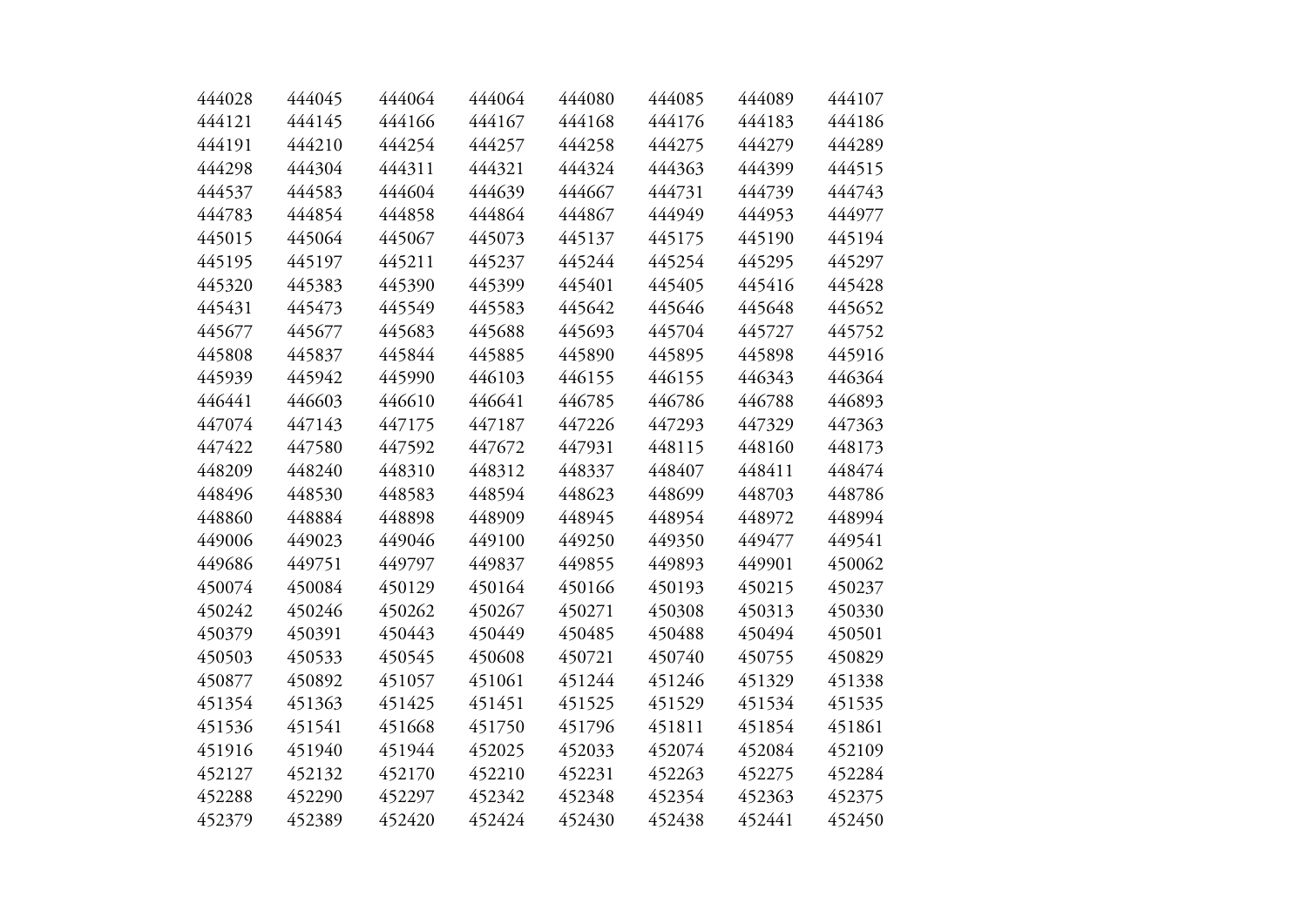| 452466 | 452481 | 452508 | 452512 | 452515 | 452517 | 452524 | 452552 |
|--------|--------|--------|--------|--------|--------|--------|--------|
| 452583 | 452599 | 452633 | 452681 | 452784 | 452796 | 452829 | 452844 |
| 452846 | 452871 | 452878 | 452953 | 452960 | 452970 | 452997 | 454094 |
| 455006 | 455007 | 455008 | 455054 | 455089 | 455115 | 455165 | 455184 |
| 455208 | 455212 | 455272 | 455280 | 455284 | 455285 | 455407 | 455411 |
| 455416 | 455447 | 455457 | 455460 | 455485 | 455497 | 455516 | 455573 |
| 455599 | 455618 | 455622 | 455623 | 455692 | 455704 | 455719 | 455720 |
| 455731 | 455740 | 455742 | 455766 | 455781 | 455783 | 455784 | 455789 |
| 455796 | 455817 | 455867 | 455903 | 455944 | 455959 | 455967 | 456252 |
| 456292 | 456330 | 456346 | 456381 | 456382 | 456395 | 456455 | 456456 |
| 456462 | 456514 | 456557 | 456612 | 456651 | 456666 | 456708 | 456804 |
| 456855 | 456902 | 456955 | 457016 | 457077 | 457094 | 457158 | 457174 |
| 457197 | 458015 | 458053 | 458054 | 458055 | 458061 | 458113 | 458143 |
| 458244 | 458263 | 458338 | 458354 | 458404 | 458414 | 458432 | 458457 |
| 458501 | 458502 | 458513 | 458564 | 458629 | 458732 | 458738 | 458739 |
| 458838 | 458862 | 458867 | 458877 | 458878 | 458974 | 458983 | 459055 |
| 459094 | 459098 | 459188 | 459206 | 459236 | 459250 | 459373 | 459398 |
| 459423 | 459437 | 459449 | 459491 | 459611 | 459612 | 459641 | 459734 |
| 459776 | 459798 | 459816 | 459846 | 459868 | 459890 | 459918 | 459926 |
| 459950 | 459951 | 459958 | 459966 | 459983 | 459992 | 459999 | 460014 |
| 460027 | 460070 | 460077 | 460113 | 460125 | 460218 | 460275 | 460291 |
| 460344 | 460385 | 460405 | 460489 | 460561 | 460564 | 460565 | 460597 |
| 461015 | 461045 | 461048 | 461052 | 461073 | 461097 | 461112 | 461113 |
| 461117 | 461120 | 461127 | 461148 | 461151 | 461175 | 461195 | 461197 |
| 461209 | 461215 | 461269 | 461273 | 461281 | 461315 | 461336 | 461337 |
| 461339 | 461351 | 461377 | 461435 | 461464 | 461467 | 461468 | 461494 |
| 461536 | 461547 | 461553 | 461553 | 461577 | 461603 | 461617 | 461628 |
| 461652 | 461664 | 461697 | 461699 | 461752 | 461777 | 461784 | 461873 |
| 461879 | 461883 | 461935 | 461968 | 462006 | 462254 | 462300 | 462333 |
| 462384 | 462462 | 462527 | 462542 | 462562 | 462580 | 462587 | 462813 |
| 462970 | 463070 | 463081 | 463403 | 463409 | 463413 | 463440 | 463463 |
| 463721 | 463967 | 464172 | 464351 | 464523 | 464605 | 464620 | 464677 |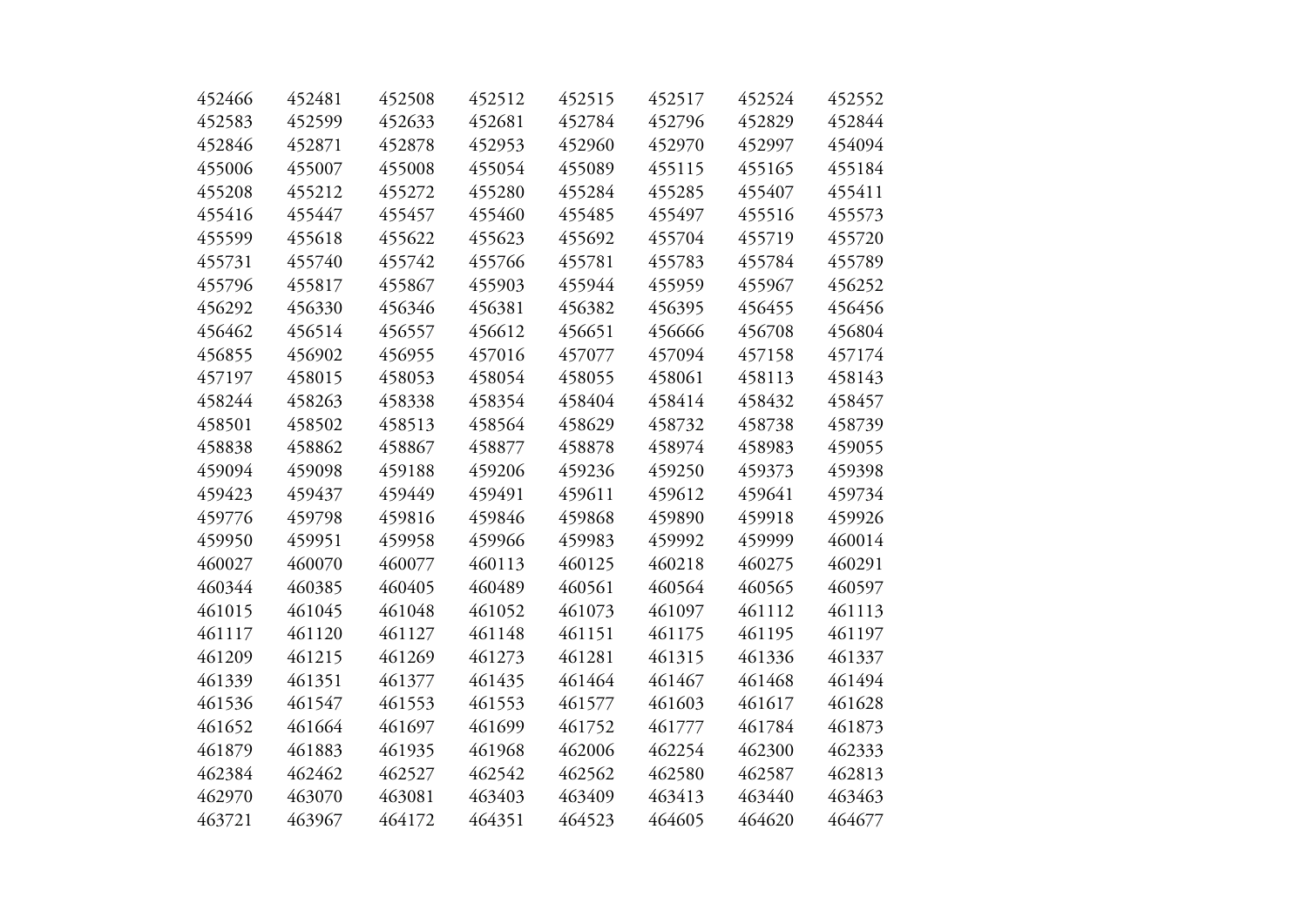| 464702 | 464757 | 465028 | 465182 | 465279 | 465453 | 465527 | 465993 |
|--------|--------|--------|--------|--------|--------|--------|--------|
| 466340 | 466424 | 466777 | 467531 | 467585 | 467610 | 467913 | 467914 |
| 467975 | 468165 | 468174 | 468515 | 468685 | 468969 | 468975 | 468989 |
| 468992 | 469000 | 469001 | 469003 | 469027 | 469045 | 469053 | 469055 |
| 469057 | 469072 | 469081 | 469113 | 469118 | 469128 | 469131 | 469136 |
| 469140 | 469173 | 469180 | 469183 | 469202 | 469223 | 469232 | 469244 |
| 469266 | 469295 | 469302 | 469306 | 469320 | 469350 | 469358 | 469376 |
| 469399 | 469401 | 469412 | 469431 | 469434 | 469443 | 469444 | 469445 |
| 469457 | 469480 | 469484 | 469486 | 469492 | 469512 | 469547 | 469553 |
| 469555 | 469569 | 469584 | 469585 | 469591 | 469592 | 469614 | 469620 |
| 469627 | 469635 | 469646 | 469647 | 469660 | 469666 | 469684 | 469691 |
| 469696 | 469699 | 469702 | 469707 | 469737 | 469747 | 469752 | 469757 |
| 469772 | 469777 | 469785 | 469792 | 469807 | 469847 | 469850 | 469955 |
| 469987 | 469987 | 470000 | 470025 | 470043 | 470046 | 470059 | 470097 |
| 470098 | 470132 | 470155 | 470158 | 470166 | 470166 | 470172 | 470189 |
| 470196 | 470207 | 470218 | 470250 | 470256 | 470265 | 470267 | 470296 |
| 470299 | 470301 | 470316 | 470317 | 470322 | 470362 | 470371 | 470374 |
| 470375 | 470377 | 470410 | 470418 | 470444 | 470449 | 470457 | 470494 |
| 470504 | 470587 | 470617 | 470619 | 470705 | 470719 | 470726 | 470744 |
| 470753 | 470791 | 470823 | 470826 | 470831 | 470840 | 470852 | 470866 |
| 470895 | 470938 | 470945 | 470953 | 470962 | 470970 | 470979 | 470984 |
| 470989 | 471008 | 471009 | 471020 | 471027 | 471059 | 471059 | 471061 |
| 471062 | 471067 | 471074 | 471078 | 471081 | 471086 | 471090 | 471100 |
| 471109 | 471141 | 471147 | 471157 | 471161 | 471170 | 471174 | 471179 |
| 471183 | 471270 | 471283 | 471304 | 471345 | 471356 | 471372 | 471379 |
| 471401 | 471414 | 471433 | 471439 | 471457 | 471466 | 471478 | 471492 |
| 471522 | 471534 | 471538 | 471553 | 471554 | 471564 | 471582 | 471615 |
| 471621 | 471624 | 471675 | 471677 | 471688 | 471706 | 471726 | 471746 |
| 471757 | 471761 | 471764 | 471784 | 471794 | 471798 | 471812 | 471816 |
| 471832 | 471852 | 471868 | 471882 | 471910 | 471916 | 471917 | 471930 |
| 471939 | 471947 | 471949 | 471950 | 471966 | 471967 | 472000 | 472154 |
| 472239 | 472288 | 472372 | 472500 | 472532 | 472587 | 472600 | 472612 |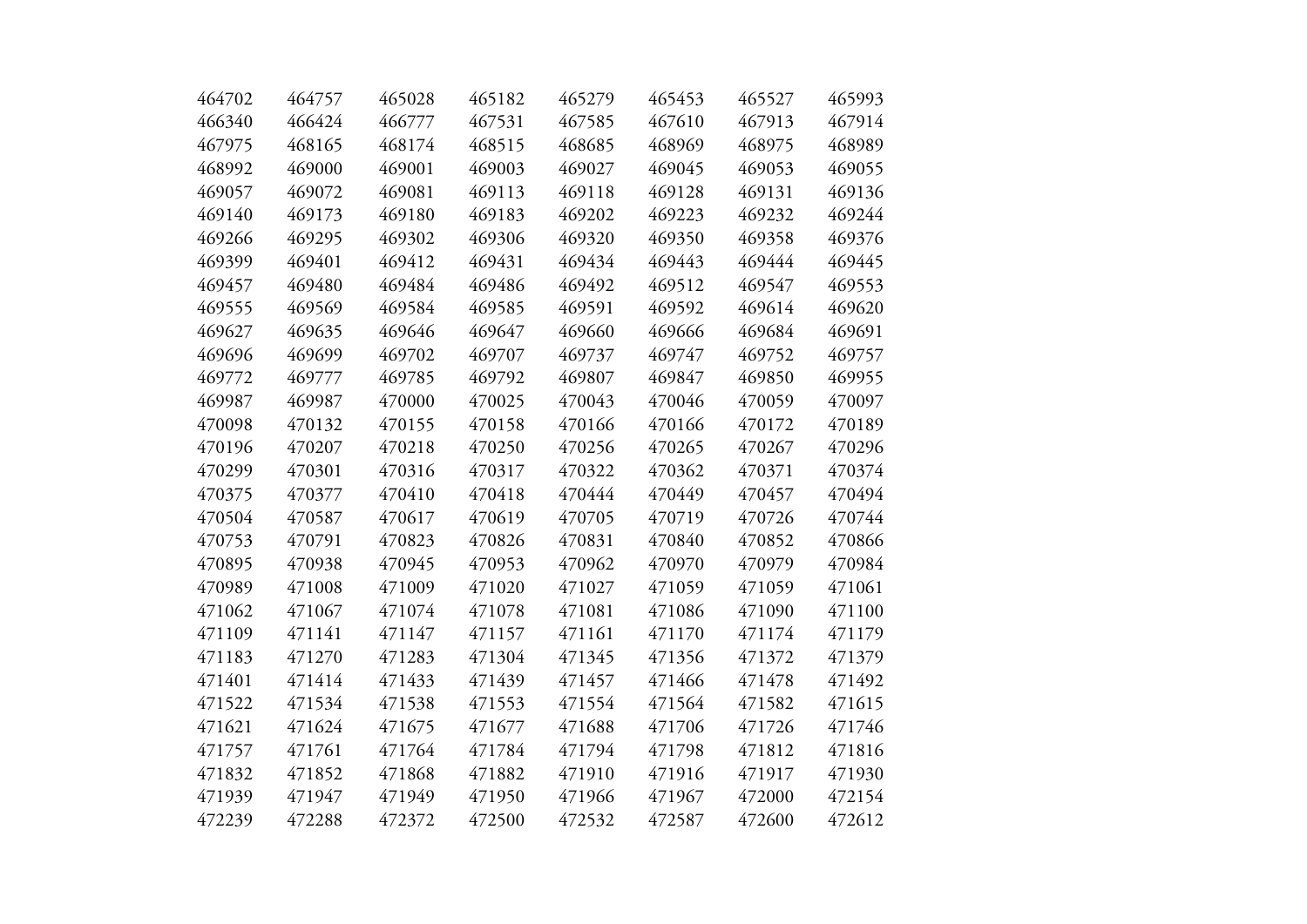| 472745 | 472745 | 472779 | 472883 | 472986 | 473455 | 473714 | 473802 |
|--------|--------|--------|--------|--------|--------|--------|--------|
| 473870 | 474030 | 474037 | 474137 | 474470 | 474517 | 474573 | 474614 |
| 475586 | 475671 | 476067 | 476126 | 476151 | 476201 | 476225 | 476301 |
| 476368 | 476390 | 476391 | 476415 | 476490 | 476652 | 476729 | 476732 |
| 476798 | 477244 | 477247 | 477327 | 477343 | 477576 | 477784 | 477872 |
| 477936 | 477940 | 478188 | 478354 | 478464 | 478527 | 478563 | 478564 |
| 478568 | 478585 | 478614 | 478643 | 478686 | 478765 | 478786 | 478807 |
| 478816 | 478818 | 478820 | 478836 | 478852 | 478856 | 478865 | 478908 |
| 478916 | 478939 | 479001 | 479042 | 479047 | 479111 | 479207 | 479290 |
| 479345 | 479348 | 479353 | 479359 | 479370 | 479393 | 479396 | 479464 |
| 479861 | 479867 | 479980 | 480396 | 480510 | 480553 | 480576 | 480725 |
| 480726 | 480845 | 480847 | 481022 | 481049 | 483418 | 483467 | 483651 |
| 483657 | 484044 | 484990 | 484992 | 485270 | 485478 | 485823 | 485910 |
| 486005 | 486388 | 486712 | 487596 | 488561 | 488593 | 488594 | 488661 |
| 488689 | 488697 | 488702 | 488715 | 488717 | 488718 | 488857 | 488861 |
| 488868 | 488874 | 488945 | 488994 | 489010 | 489015 | 489094 | 489100 |
| 489103 | 489106 | 489126 | 489129 | 489134 | 489136 | 489140 | 489141 |
| 489154 | 489188 | 489194 | 489200 | 489220 | 489224 | 489230 | 489324 |
| 489354 | 489358 | 489359 | 489385 | 489406 | 489477 | 489478 | 489484 |
| 489486 | 489499 | 489521 | 489536 | 489558 | 489560 | 489590 | 489593 |
| 489602 | 489612 | 489614 | 489624 | 489633 | 489637 | 489654 | 489658 |
| 489662 | 489677 | 489683 | 489687 | 489695 | 489709 | 489716 | 489718 |
| 489728 | 489731 | 489736 | 489747 | 489754 | 489759 | 489763 | 489765 |
| 489772 | 489773 | 489776 | 489777 | 489782 | 489783 | 489791 | 489805 |
| 489808 | 489809 | 489810 | 489819 | 489823 | 489826 | 489851 | 489853 |
| 489858 | 489864 | 489866 | 489875 | 489881 | 489884 | 489894 | 489899 |
| 489900 | 489907 | 489909 | 489915 | 489921 | 489926 | 489935 | 489939 |
| 489947 | 489961 | 489964 | 489977 | 489987 | 489990 | 489996 | 490001 |
| 490008 | 490012 | 490018 | 490031 | 490032 | 490033 | 490040 | 490049 |
| 490053 | 490058 | 490062 | 490065 | 490066 | 490068 | 490075 | 490076 |
| 490081 | 490090 | 490091 | 490109 | 490119 | 490124 | 490128 | 490134 |
| 490137 | 490138 | 490141 | 490148 | 490151 | 490159 | 490169 | 490171 |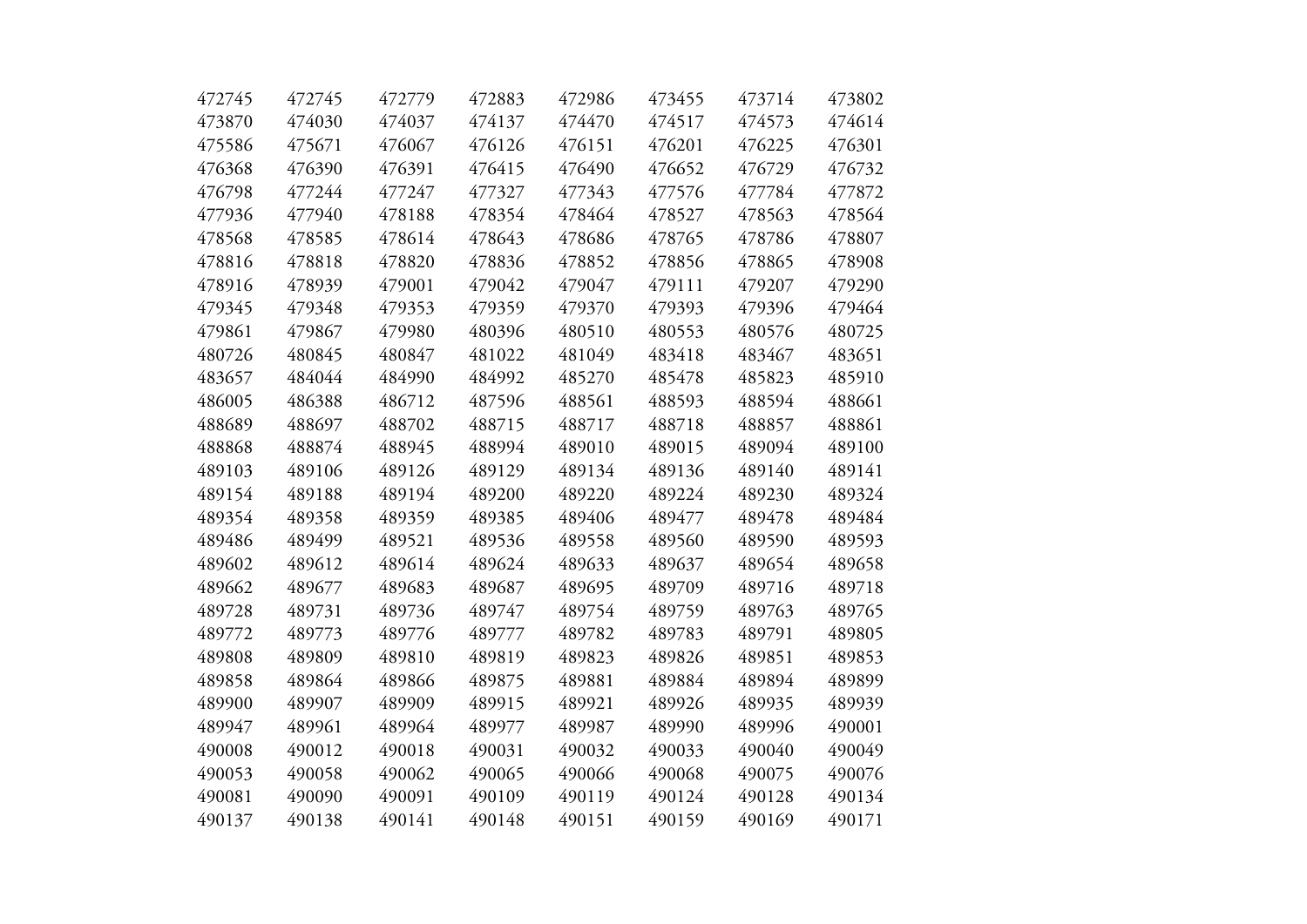| 490184 | 490186 | 490188 | 490190 | 490200 | 490206 | 490213 | 490218 |
|--------|--------|--------|--------|--------|--------|--------|--------|
| 490231 | 490243 | 490256 | 490260 | 490263 | 490281 | 490286 | 490291 |
| 490295 | 490297 | 490307 | 490312 | 490330 | 490337 | 490346 | 490367 |
| 490375 | 490376 | 490377 | 490393 | 490396 | 490398 | 490407 | 490412 |
| 490421 | 490425 | 490444 | 490445 | 490449 | 490454 | 490456 | 490459 |
| 490465 | 490477 | 490504 | 490514 | 490537 | 490540 | 490550 | 490551 |
| 490551 | 490552 | 490557 | 490559 | 490565 | 490569 | 490573 | 490575 |
| 490578 | 490584 | 490592 | 490595 | 490595 | 490598 | 490602 | 490607 |
| 490609 | 490620 | 490620 | 490621 | 490623 | 490625 | 490626 | 490632 |
| 490638 | 490665 | 490671 | 490705 | 490706 | 490714 | 490714 | 490720 |
| 490723 | 490726 | 490734 | 490738 | 490739 | 490748 | 490751 | 490760 |
| 490761 | 490763 | 490769 | 490775 | 490777 | 490784 | 490788 | 490794 |
| 490797 | 490798 | 490801 | 490804 | 490806 | 490815 | 490816 | 490819 |
| 490822 | 490826 | 490831 | 490837 | 490859 | 490872 | 490882 | 490888 |
| 490891 | 490892 | 490897 | 490898 | 490948 | 490952 | 490956 | 490968 |
| 490969 | 490970 | 490972 | 491004 | 491006 | 491011 | 491013 | 491016 |
| 491026 | 491039 | 491041 | 491045 | 491047 | 491059 | 491064 | 491067 |
| 491070 | 491072 | 491080 | 491081 | 491087 | 491088 | 491089 | 491096 |
| 491098 | 491112 | 491114 | 491115 | 491115 | 491116 | 491137 | 491141 |
| 491149 | 491152 | 491153 | 491154 | 491155 | 491156 | 491157 | 491159 |
| 491160 | 491163 | 491164 | 491169 | 491176 | 491179 | 491189 | 491199 |
| 491201 | 491208 | 491210 | 491211 | 491216 | 491222 | 491228 | 491252 |
| 491264 | 491266 | 491270 | 491281 | 491315 | 491316 | 491325 | 491332 |
| 491353 | 491375 | 491395 | 491396 | 491406 | 491417 | 491418 | 491421 |
| 491467 | 491488 | 491508 | 491517 | 491546 | 491568 | 491575 | 491651 |
| 491652 | 491656 | 491682 | 491684 | 491685 | 491686 | 491688 | 491694 |
| 491700 | 491845 | 491849 | 491859 | 491861 | 491864 | 491876 | 491906 |
| 491995 | 492008 | 492021 | 492028 | 492036 | 492070 | 492078 | 492107 |
| 492111 | 492140 | 492141 | 492150 | 492159 | 492177 | 492228 | 492244 |
| 492251 | 492252 | 492259 | 492260 | 492311 | 492320 | 492321 | 492362 |
| 492364 | 492390 | 492420 | 492428 | 492459 | 492466 | 492481 | 492486 |
| 492497 | 492528 | 492536 | 492544 | 492590 | 492608 | 492625 | 492626 |